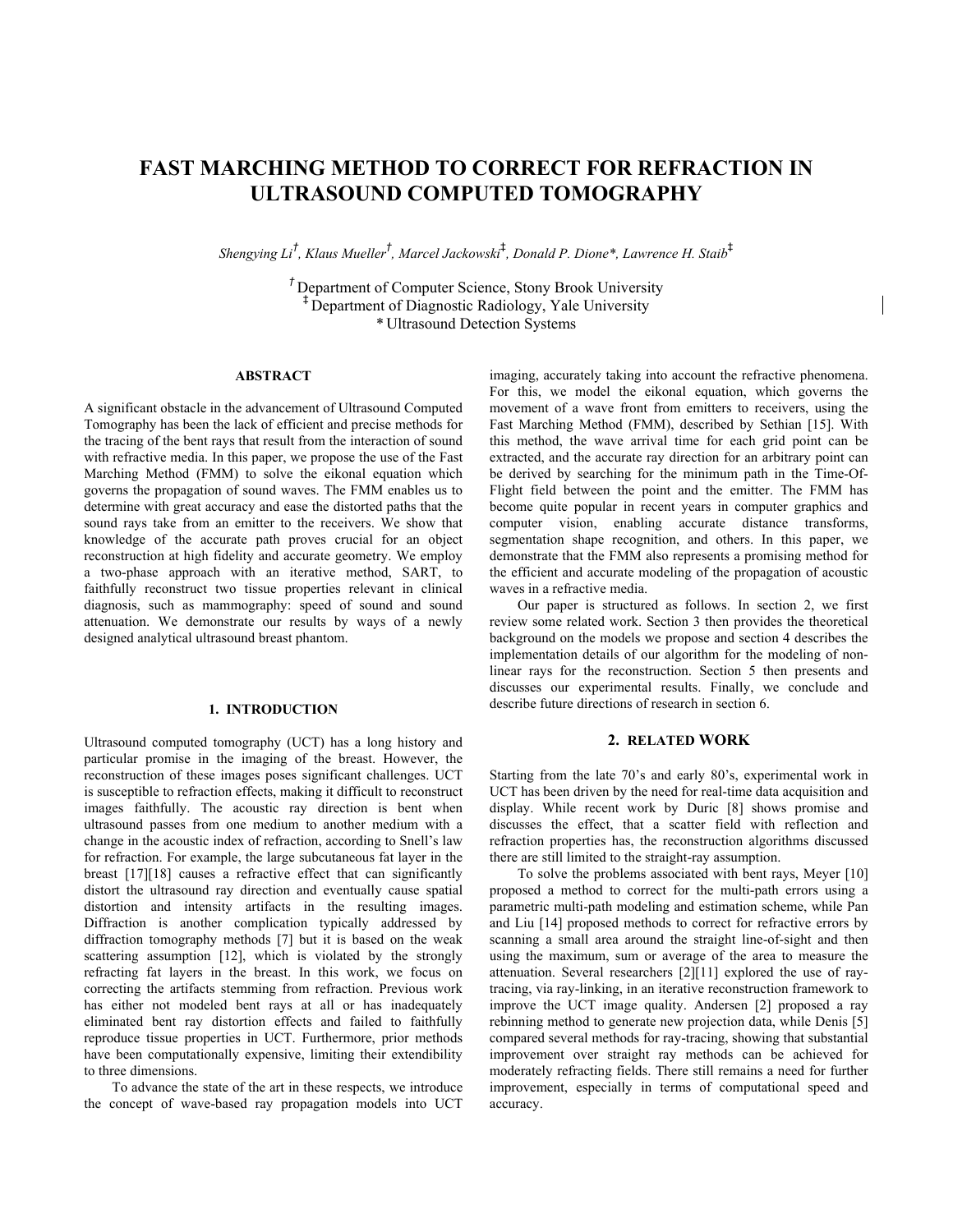#### **3. THEORETICAL BACKGROUND**

#### **3.1. Reconstruction Algorithm**

Classical tomography reconstruction algorithms using Filtered Backprojection are based on the Radon theorem and can not take into account bent rays. Therefore, similar to other UCT researchers, we employ an algebraic reconstruction approach, SART [1]. Given the projection data  $p_i$ , SART updates a pixel  $v_i$ in iteration *k* according to the following equation:

$$
v_j^{\phantom{i}k}=v_j^{\phantom{i}k-1}+\lambda\sum\limits_{p_i\phantom{i}\in P\varphi}c_iw_{ij}^\prime\underset{p_i\phantom{j}\in P\varphi}{\sum}w_{ij};\quad c_i=(p_i-\sum\limits_{i=1}^Nw_{ii}v_i^{\phantom{i}k-1})/\sum\limits_{l\phantom{i}=1}^N w_{il}
$$

Here the *w*-terms relate the pixels to the data and are determined by the interpolation function. The correction/update factor  $c_i$  is computed by subtracting the result of a discrete ray integration (within the grid constructed at iteration (*k*-1)) from the physical integration acquired at receiver *i*. In our case, due to the refraction effects, the rays are non-linear. SART is a block-based algorithm, i.e., a grid update occurs after all rays for a given source (emitter) have been traced and the correction factors computed.

#### **3.2. Solving the Eikonal Equation with the FMM**

As discussed above, our approach advocates an alternative way to solve the bent-ray problem by directly simulating the acoustic sound wave propagation. Bent rays can be computed by solving the eikonal equation [13]:

$$
(\partial t/\partial x)^2 + (\partial t/\partial y)^2 + (\partial t/\partial z)^2 = 1/F^2(x, y, z)
$$
 (1)

on a discretized grid of points. Traditionally, equations such as equation 1 are solved by iterative methods, which can be computationally expensive. To solve the eikonal equation more efficiently, we employ the Fast Marching Method (FMM), originally proposed by Tsitsiklis [19]. The FMM is related to Dijkstra's method [6], which is a classical algorithm for identifying the shortest path in a network of links. The FMM is a single-pass, upwind finite difference scheme, which produces the correct viscosity solution to the eikonal equation. It depends on a causality condition based on the ordering of the upwinding [15].

In equation 1, *F* is called the speed term and is a measure of the local sound conductance properties. The FMM computes for every voxel  $(x,y,z)$  the time  $T(x,y,z)$  at which the wave has traversed it. As the wave front proceeds across the grid, the FMM selects the voxel  $(x,y,z)$  in the narrow band of voxels (situated immediately upwind from the current wave boundary) which minimizes the time increment, given the values of its neighbors and their speed values. The result of the FMM is the Time Of Flight (TOF) image. There is one such image for each emitter.

The original FMM solves the eikonal equation by using only first-order finite difference. This will lead to inaccuracies at high curvature boundaries. For a more accurate approximation of equation 1, we use the High Accuracy Fast Marching Method (HAFMM) [4]. It employs a second-order approximation to the partial derivative in (1), such as

 $\partial t / \partial x = (3t(x, y, z) - 4t(x - 1, y, z) + t(x - 2, y, z))/2$ ,

but it also requires accurate second-order estimates for initialization around the propagation seed points (emitter locations).

Once the propagation is complete, we use the resulting TOF image to calculate the path of the rays from the receivers back to the emitter. The TOF image allows us to locally compute the ray direction vectors, given by the TOF image gradients, ensuring that a given ray will not miss the emitter. Our method thus eliminates the need for the ray linking and path assembly of earlier approaches. Figure 1 shows the acoustic ray paths from 31 receivers, which are distorted when passing through the object. White curves represent the wave front at different times. The yellow lines are the straight rays between emitter and receiver and the red lines represent the curved-rays obtained via HAFMM.



Figure 1. Curved-ray (red) and straight ray (yellow) with the FMM.

#### **3.3. Ultrasound Breast Modeling**

In the area of computational tomography, there are a number of existing breast phantoms [3][16]. However, they are usually too complex, and some of the structures are not perceptibly differentiated in an UCT image. Therefore, a simple, numeric UCT breast phantom is proposed, as shown in Figure 2.





(a) anatomy (from info.med.yale.edu)

right: horizontal slice.)

Figure 2. Breast anatomy and phantoms.

Our UCT breast phantom is modeled using a half ellipse, and is composed of two main layers: an outer thick layer of fat and an inner layer of tissue. In the inner layer of the tissue, several lesions are shown as small ellipses, and smaller abnormalities modeled as tiny spheres are inserted. Keeping the shape unchanged and adjusting the values of the phantoms, we can simulate a sound velocity (sound conductance) phantom and an attenuation phantom separately. See Table 1 for the clinical values used in the phantoms. Both the sound velocity and the attenuation properties of tissue provide valuable diagnostic information. The analytical geometric description of the elliptical primitives allows for easy analytical modeling of refracted ray paths and their path integration in the simulation of projection data. We have not used real data at this time, in order to isolate the aliasing and distortion effects purely due to the non-linear, refracted rays (as opposed to higher-order scattering noise).

| <b>Ultrasound</b>                     | Tissue             | Fat                | Large              | Small              |
|---------------------------------------|--------------------|--------------------|--------------------|--------------------|
| Properties                            |                    |                    | Lesions            | Lesions            |
| Velocity                              | $1475 \text{ m/s}$ | $1375 \text{ m/s}$ | $1560 \text{ m/s}$ | $1530 \text{ m/s}$ |
| Attenuation                           | 50                 |                    | 60 or 30           |                    |
| $Table 1. Our_nhom'$ here is a hyper- |                    |                    |                    |                    |

Table 1. Our phantom's breast ultrasound properties

#### **4. METHODOLOGY**

Our novel contribution is to combine SART with FMM to find the accurate ray directions by wave propagation. In this way, we can avoid the complicated bent-ray computations that previous UCT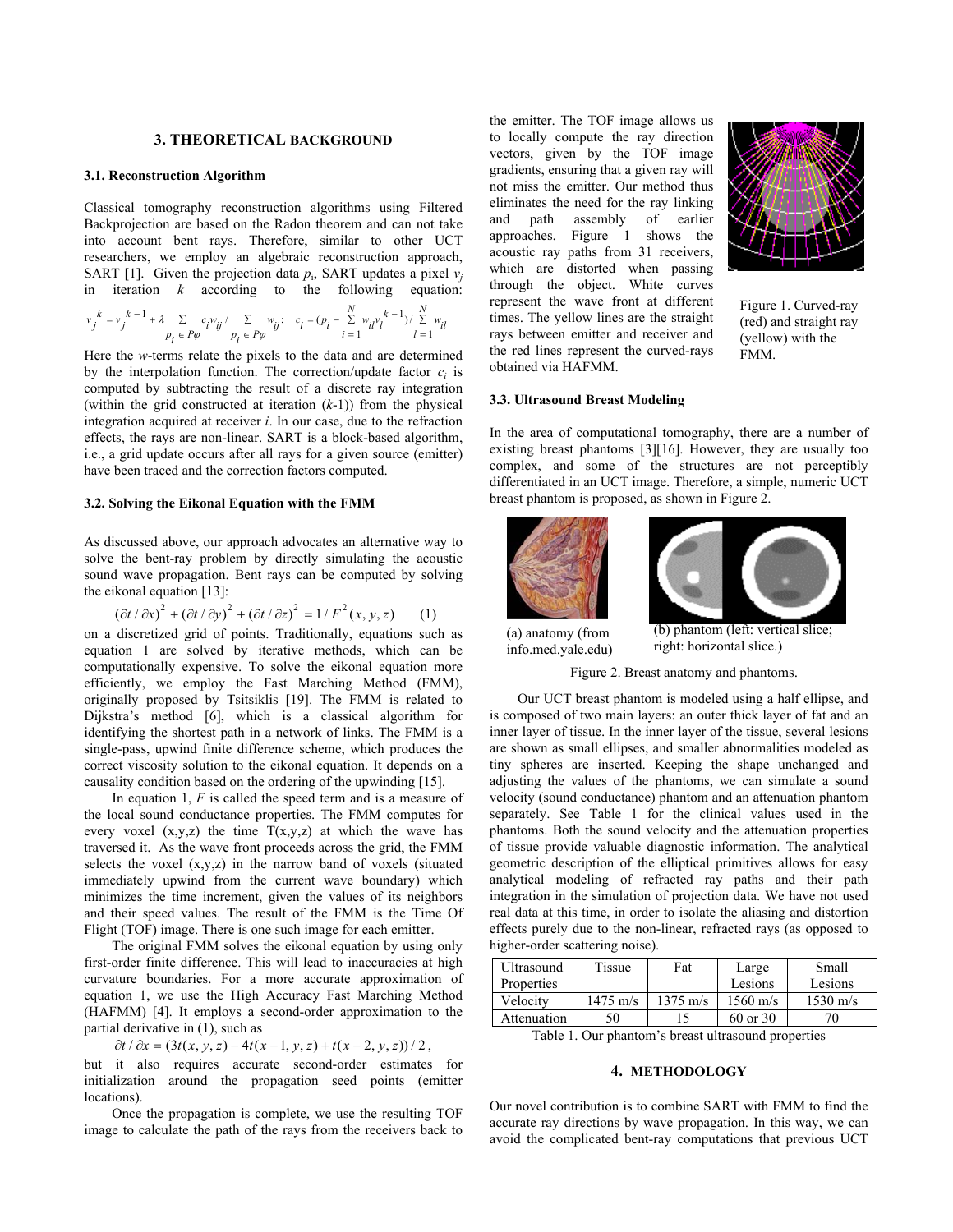reconstruction algorithms had to deal with, replacing them with the simple and linear computations embodied by the FMM. In this research, we implemented both FMM and HAFMM.

We use a binary heap to quickly find the voxel with the smallest postulated wave arrival time in the narrow band of the advancing wave front. This voxel's wave arrival value is then written to the Time-Of-Flight (TOF) image, its neighbors and their arrival times are updated in the heap. Note that a translation table with double pointers, as is further described in [15][4] is used in order to quickly map the spatial domain voxels to the heap voxels.

Our framework itself can be decomposed into a two-phase algorithm. In phase 1, we iteratively reconstruct the sound velocity (SV) image from the TOF data collected at the receivers, and in phase 2, we use this SV image to guide the non-linear rays for the iterative reconstruction of the sound attenuation (SA) image from the attenuation data collected at the receivers. Both phases use SART as the iterative reconstruction engine. Note that the SA image is easy to reconstruct once an accurate SV image is available to guide the distorted rays, provided the gradients are faithfully reconstructed using good interpolation filters. Our algorithm proceeds as follows:

| Initialize image                                            |  |  |  |
|-------------------------------------------------------------|--|--|--|
| Until convergence, loop                                     |  |  |  |
| <b>Randomly select an emitter E</b>                         |  |  |  |
| <b>Propagate waves using sound velocity image SV</b>        |  |  |  |
| Record TOF at each pixel, including receivers               |  |  |  |
| Trace back from receivers to E with TOF gradient            |  |  |  |
| Compute the ray length L                                    |  |  |  |
| <b>Compute correction factors</b>                           |  |  |  |
| $\Delta TOF = (TOF_{simulated} - TOF_{collected})/L$        |  |  |  |
| <b>Back project</b> $\triangle TOF$ along ray direction     |  |  |  |
| Update SV image according to $\triangle TOF$ at each pixel. |  |  |  |

Figure 3. the pipeline of the FMM-based-SART.

For the SV update step, we use the relationship  $v = d/t$ . Here, d is the diameter of a spherical pixel (we assume spherical pixel to achieve direction independence and use  $d = 1$ ). The following equation is employed:

$$
SV^{k+1} = d / (d / SV^k + \sum_{rays} \Delta TOF)
$$

One iteration completes after all emitters have been processed once, and the iterations continue until the difference between the TOF image at the receiver positions and the collected TOF data there becomes smaller than a threshold. Usually, this requires 3 to 4 iterations. The reconstruction of SA image is similar, only now the SV image remains constant and with it the ray paths and their lengths. Note, the algorithm requires the estimation of good gradients. For this, we employ B-splines, which have previously shown to work well in refractive media [5][9].

 The velocity of a grid point, stored in the SV image and used in the wave propagation step of the reconstruction, depends heavily on the reconstructed value at that point obtained from the previous iterations. To obtain the accurate speed value, we investigated two different approaches*: fixed speed update* and *data-driven speed update*.

**Fixed speed update** means that the speed update is applied directly to the pixel, without further scaling.  $F = k \cdot SV(2)$ 

**Data-driven speed update** means that the speed update is normalized in the following equation:

$$
F = k \left( F_{\min} + \frac{SV - SV_{cur - \min}}{SV_{cur - \max} - SV_{cur - \min}} (F_{\max} - F_{\min}) \right) (3)
$$

In equations 2 and 3, k is a constant scale factor,  $SV_{cur-min}$  and  $SV_{cur-max}$  are the speed extrema of current iteration,  $F_{\text{min}}$  and  $F_{\text{max}}$  are the inherent speed extrema of the object, and F is the resulting propagation speed.

The fixed speed update strategy is intuitive, considering the fact that the values in the SV image represent material properties, and acoustic rays always have the same speed in a specific material. However, it can suffer from the problem that the shape of the organ is distorted by the first few iterations' speed value, when the correct value has not been constructed yet.

Data-driven speed update is introduced to solve this problem in the iterative reconstruction algorithm. In this method, we assume that in the initial iterations the pixel's absolute value may not be accurate but the overall geometric information has been quickly formed and recorded in the grid point's relative values. The normalization ensures a fast ascent of the solution at early iterations when SV values are small.

For the construction of the SA image, the TOF image can either be computed beforehand, or on the fly when storage is excessive, using the FMM on the reconstructed SV image. The input data are now the collected attenuation data, one set for each emitter, and SART proceeds as usual for each randomly chosen emitter position, using the rays guided by the corresponding TOF image, but now updating the attenuation volume.

## **5. EXPERIMENTS AND RESULTS**



Figure 4. Breast phantom (a) ultrasound velocity; (b) ultrasound attenuation.

Our experiments are based on a simulated computer phantom with a matrix size of 128x128, and the quantitative parameters are given in Table 1. The phantoms are shown in Figure 4, holding lesions with diameters from 2 to 8 pixels. The ultrasound TOF and attenuation phantoms share the same geometry. Our simulation assumes a spherically radiating sound emission, using 256 emitter/receiver positions in a circle. The resolution of the reconstructed image matches the size of the phantom images. More emitter/receiver pairs enable higher resolution. Reconstruction costs about 60 seconds for 3 iterations using a 2.8GHz Pentium 4.